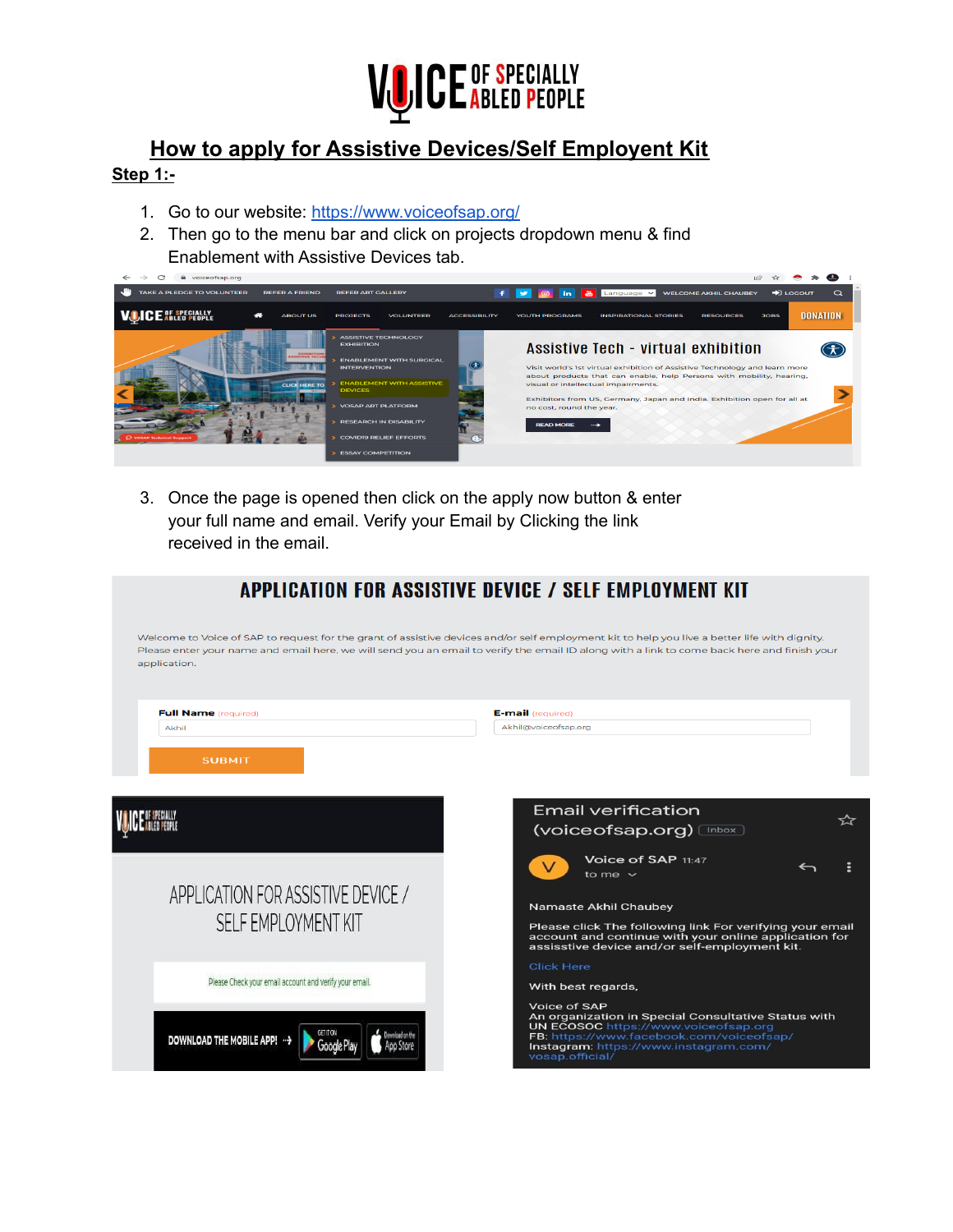

4. Enter Your Name, Phone, Country, State, City, Select Partner Organization which has referred you.

| <b>Partner Organization</b> (required)                                                       | <b>Country</b> (required)             |                                                                                                             |              |
|----------------------------------------------------------------------------------------------|---------------------------------------|-------------------------------------------------------------------------------------------------------------|--------------|
| APH: Belgaum                                                                                 | <b>Select Country</b><br>$\checkmark$ |                                                                                                             |              |
| <b>APH: Belgaum</b>                                                                          |                                       |                                                                                                             |              |
| BPA: Ahmedabad<br>SNEH: Nagda                                                                | <b>City</b> (required)                |                                                                                                             |              |
| SYSS: Basti<br>GASVS: Chhindwara                                                             | Select City                           |                                                                                                             |              |
| Care Educational Trust: Lucknow<br>Deva International: Varanasi                              |                                       |                                                                                                             |              |
| Dextroware Devices: Chennai                                                                  |                                       |                                                                                                             |              |
| VYO: Rajkot<br>Neomotion: Chennai                                                            | ine)                                  | ○ Beauty Parlour Kit<br>O Tricycle                                                                          |              |
| VIPO: Vadodara<br>Indent                                                                     |                                       | ○ Sewing machine                                                                                            |              |
| Bharat Vikas: Patna<br><b>Trestle Labs</b>                                                   |                                       |                                                                                                             |              |
|                                                                                              | المماثر بمالح الحمماط                 | لأمراجه والمراجع والمرادد المرودية ومواصفون بمراري والأومروز الأرا                                          |              |
| Then select the assistive device that you require.<br>5.                                     |                                       |                                                                                                             |              |
| <b>Select Assistive Device/Service</b>                                                       |                                       |                                                                                                             |              |
| O Kibo App                                                                                   | ○ Saarthi (Smart Cane)                | O Beauty Parlour Kit                                                                                        |              |
| O Daisy Player                                                                               | ○ Smart Phone                         | O Tricycle                                                                                                  |              |
| ○ Wheelchair                                                                                 | <b>Hearing Aid</b>                    | Sewing machine<br>O                                                                                         |              |
| <b>Subsidized Products:</b> (* Subsidized by Voice of SAP)                                   |                                       |                                                                                                             |              |
|                                                                                              |                                       | ○ Kibo XS device for visually-impaired ○ Mouseware (Wearable head device) ○ Neofly (customized wheelchair)  |              |
|                                                                                              |                                       |                                                                                                             |              |
| ○ Neobolt (Motorized wheelchair)                                                             | O Power Wheelchair(Indent)            | O Artificial Limbs                                                                                          |              |
| 6. Mention whether you have received any assistive devices in the past or not.<br>7.         |                                       | Enter your Government Issued ID Number and answer all the queries (mandatory).                              |              |
| Upload your Government issued ID & Medical certificate/UDID with it                          |                                       |                                                                                                             |              |
| <b>Birth Date</b> (required)                                                                 |                                       | Govt ID Number(Aadhar number, Passport number etc)                                                          |              |
| $01 - 01 - 2000$                                                                             | ▭                                     |                                                                                                             |              |
|                                                                                              |                                       |                                                                                                             |              |
| <b>Did you receive any Assistive Device in past?</b> (required)<br>$\circ$ Yes<br>$\circ$ No |                                       | How this assistive device will help you? (required)                                                         |              |
|                                                                                              |                                       |                                                                                                             |              |
| Tell us about you and your family? (required)                                                |                                       | <b>Family income per year</b> (required)                                                                    |              |
|                                                                                              |                                       | Less Than Rs 1.5 LAC                                                                                        | $\checkmark$ |
|                                                                                              |                                       |                                                                                                             |              |
| <b>Delivery Center</b> (required)                                                            |                                       | <b>Delivery Address</b>                                                                                     |              |
| <b>BPA - Ahmedabad</b>                                                                       | $\checkmark$                          |                                                                                                             |              |
|                                                                                              |                                       | Upload Government Issued ID (Birth Certificate/Voter ID/ Adhaar) Attach Medical certificate/UDID (required) |              |
| (required)                                                                                   |                                       | Choose File   No file chosen                                                                                |              |

Activate Windows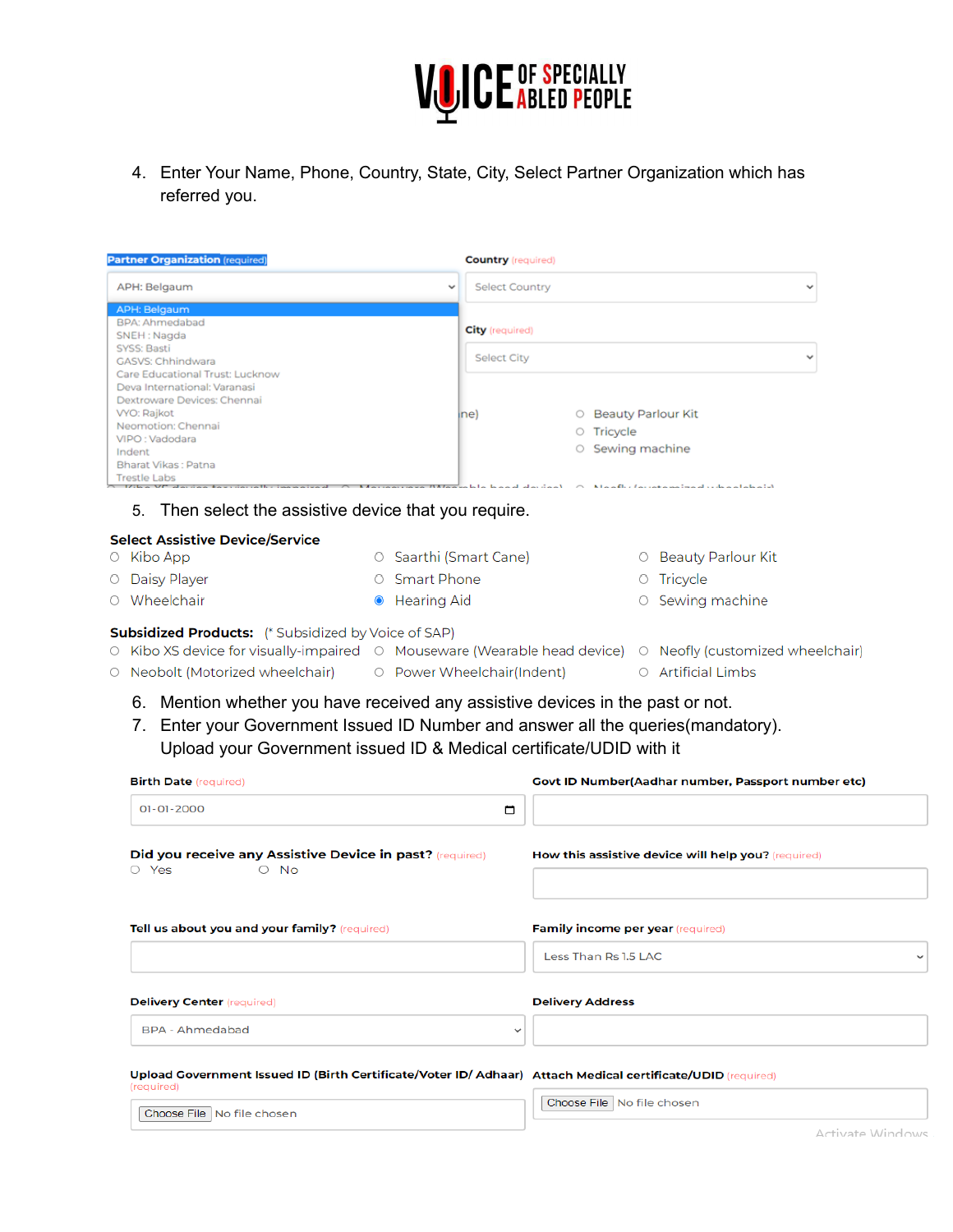

8. Click on the checkbox and then hit the Next Step Radio button to proceed for step 2.

Note : Documents should be uploaded as image .JPEG/PNG, Word File or PDF format only.

## **Step 2:-**

1. Upload all the mandatory documents.

| <b>E-mail</b> (required)                               | <b>Attach Income Certificate (required)</b> |
|--------------------------------------------------------|---------------------------------------------|
| Akhil@voiceofsap.org                                   | Browse No file selected.                    |
| Attach Reference letter of community leader (required) | <b>Attach Photo (required)</b>              |
| Browse No file selected.                               | Browse No file selected.                    |
| <b>Attach Affidavit (required)</b>                     |                                             |
| Browse No file selected.                               |                                             |
| <b>Address</b> (required)                              |                                             |
|                                                        |                                             |
|                                                        |                                             |

□ I confirm that information submitted is accurate.



- 2. Attach the Income Certificate, photograph, community leader's reference letter, Attach affidavit.
- 3. Write down your full address.
- 4. Once all the documents and details have been uploaded, please click the checkbox to confirm the submission of information and click on Submit.

Note: Documents should be uploaded as image .JPEG/PNG, Word File or PDF format only.

**Your Application Submitted successfully** 

Thank you very much, We will connect with you.

After the submission of the form you will be receiving an Email.

Once the Verification and assessment of application is done, you will receive an email from the team regarding the update of your application.